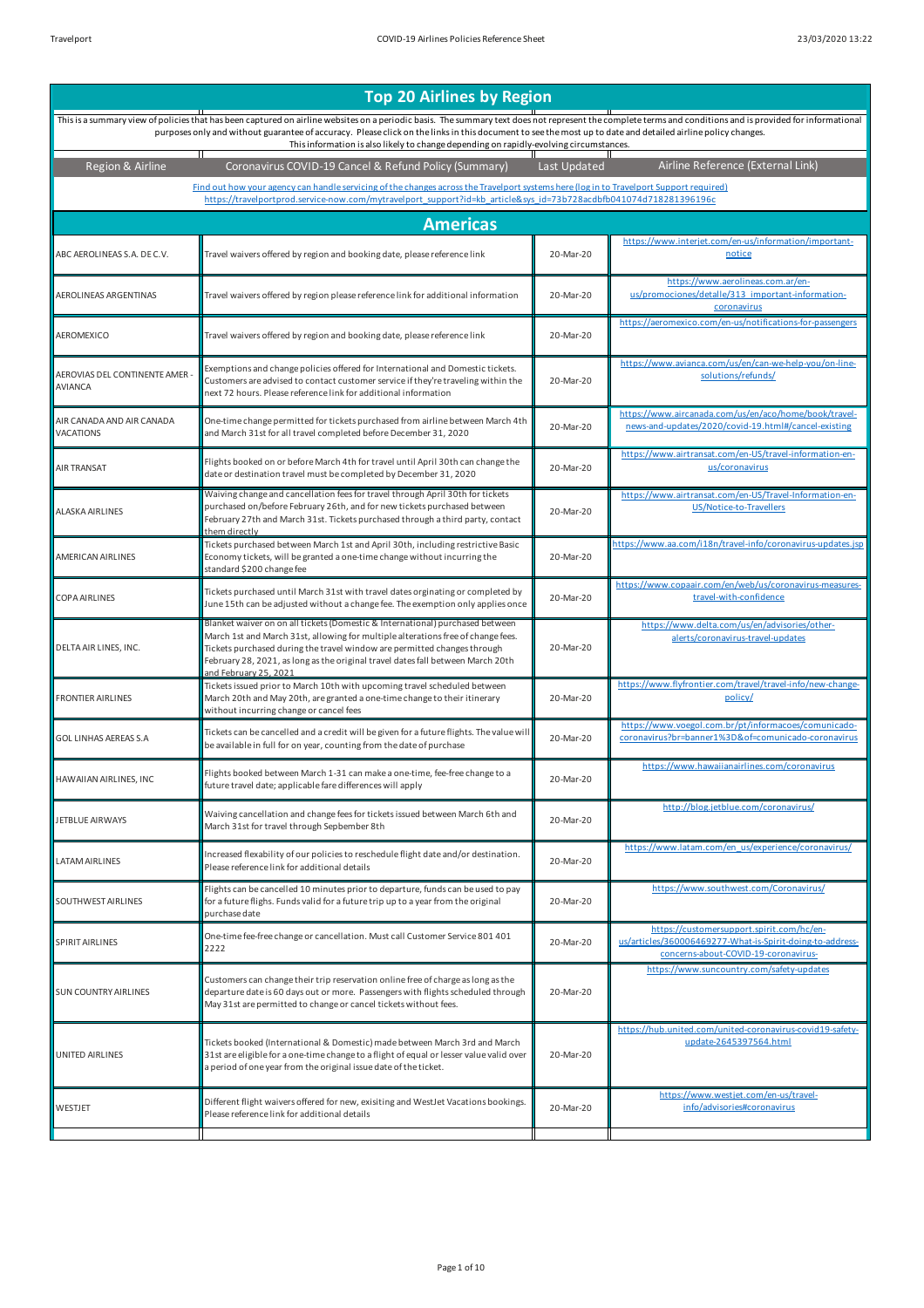| Region & Airline               | Coronavirus COVID-19 Cancel & Refund Policy (Summary)                                                                                                                                                                                                                                                                                                                                                                                                                                                                                                                                                                                                                                            | Last Updated | Airline Reference (External Link)                                                                                                                       |
|--------------------------------|--------------------------------------------------------------------------------------------------------------------------------------------------------------------------------------------------------------------------------------------------------------------------------------------------------------------------------------------------------------------------------------------------------------------------------------------------------------------------------------------------------------------------------------------------------------------------------------------------------------------------------------------------------------------------------------------------|--------------|---------------------------------------------------------------------------------------------------------------------------------------------------------|
|                                | <b>APAC</b>                                                                                                                                                                                                                                                                                                                                                                                                                                                                                                                                                                                                                                                                                      |              |                                                                                                                                                         |
| AIR CHINA, MULITPLE BUSINESS C | All tickets with a ticket number beginning with "999" purchased before 0:00 AM<br>on January 28, 2020 for Air China operated flights or CA-coded codeshare flights<br>that have a travel date later than January 1, 2020 (inclusive) can be refunded free<br>of charge within the validity period of one year as long as the refund is requested<br>before the departure of the flight                                                                                                                                                                                                                                                                                                           | 20-Mar-20    | https://www.airchina.co.uk/GB/GB/promotion/refundguide?p<br>id=TP_refundguide:20200205:KV:KRFG:GB:EN                                                    |
| AIR INDIA                      | Rebooking fees can be waived for tickets issued till 31 March 2020. The rebooking<br>validity date and whether full refund is allowed upon different origin/<br>destinations. Please refer to link for details.                                                                                                                                                                                                                                                                                                                                                                                                                                                                                  | 20-Mar-20    | http://www.airindia.in/images/pdf/New-Sunil-EDITED-<br>VERSION-WAIVERS-FOR-COVID-19-18-MAR20-8.pdf                                                      |
| AIR NEW ZEALAND                | Offering the option to hold your fare in credit for any international or domestic<br>bookings for travel commencing between 20 March and 14 April 2020.                                                                                                                                                                                                                                                                                                                                                                                                                                                                                                                                          | 20-Mar-20    | https://www.airnewzealand.com/travel-alerts                                                                                                             |
| ALL NIPPON AIRWAYS CO LTD      | Customers with applicable tickets can request a refund with cancellation fees<br>waived. Requests can be made up to 1 year and 30 days from the travel start date<br>(or issuance date if prior to travel.) The eligible periods are different from each<br>origins/destinations. Please refer to link for details.                                                                                                                                                                                                                                                                                                                                                                              | 20-Mar-20    | https://www.ana.co.jp/en/jp/topics/notice200123/                                                                                                        |
| ASIANA AIRLINES                | Waiving reissue/refund penalties for all international routes (1 time only).<br>Ticketing date applies to March 10, 2020 - April 30, 2020 with depatrue date<br>starting from March 10, 2020                                                                                                                                                                                                                                                                                                                                                                                                                                                                                                     | 20-Mar-20    | https://flyasiana.com/C/HK/EN/customer/notice/detail?id=CM<br>202003110001201697                                                                        |
| CATHAY PACIFIC AIRLINES        | Waiving rebooking, rerouting and cancellation fees for all destinations/origins<br>with ticket booked on/before 17 March 2020 and travel dates from 17 March<br>2020 until 31 May 2020. Eligible to rebookg or reroute for travel on/before 10<br>December 2020                                                                                                                                                                                                                                                                                                                                                                                                                                  | 20-Mar-20    | https://www.cathaypacific.com/cx/en HK/travel-<br>information/travel-preparation/travel-advisories/covid-19-<br>refunds-and-ticket-changes/refunds.html |
| CHINA AIRLINES                 | Waive ticket reissue charge for tickets issued On/before 18MAR20(subject to the<br>region) with travel date on/before 30APR20. The applications must be filed<br>on/before 30APR20. The eligible periods are different from each origins/<br>destinations. Please refer to link for details.                                                                                                                                                                                                                                                                                                                                                                                                     | 23-Mar-20    | https://www.china-airlines.com/uk/en/discover/news/travel-<br>advisory?travelAlert=37984-7030                                                           |
| CHINA EASTERN AIRLINES         | Waiving refunding fee for 781 beginning tickets purchased or exchanged before<br>January 28 2020 with travel date on or after 28th Jan 2020 and the application of<br>refunding must be submitted before the flights take off. Special cancel & refund<br>policy applies to student passengers, please visit the reference link for more<br>infomraiton.                                                                                                                                                                                                                                                                                                                                         | 23-Mar-20    | https://hk.ceair.com/newCMS/hk/en/content/en News/Travel<br>Alert/                                                                                      |
| CHINA SOUTHERN AIRLINES        | For international flight with travel date between 2nd Feb 2020 until 10th Jun<br>2020, allowed to change travel date once free of charge to flight(s) traveling before<br>June10,2020; allowed to date change/reroute once for free to other CZ operate<br>flights between destinations within the same country or region(the change date<br>should be 14 days before or after the original flight, and before 10th June 2020).<br>Free refund is allowed if applied before the departure.<br>Please visit the reference link for China domestic tickets and other special<br>arrangement details.                                                                                               | 23-Mar-20    | https://www.csair.com/en/about/news/notice/2020/1e0pn9o<br>bs7ete.shtml                                                                                 |
| EVA AIRWAYS CORPORATION        | Refund penalty will be waived for all routes except for Singapore / Japan<br>Route. (Refund penalty will be charged by original ticketing rule for Singapore /<br>lapan Route); Rebooking/Reissue policies are subject to the routes, please visit the<br>reference link for more infomraiton.                                                                                                                                                                                                                                                                                                                                                                                                   | 23-Mar-20    | https://www.evaair.com/en-global/about-eva-air/news/travel-<br>news/2020-01-24-wuhan-coronavirus.html                                                   |
| INDIGO AIR                     | For involuntary flight chancel/reschedule due to the COVID-19, refund/change fee<br>will be waived;<br>For voluntary cancellation requests, normal cancellation fee will be applicable;<br>For voluntary change requests, bookings made between 09th March, 2020 till<br>31st March, 2020, for any travel date. You can reschedule your journey multiple<br>times, without paying any change fee; If the travel date is on or before 31st March,<br>2020<br>You can reschedule your journey multiple times for travel before 31st March,<br>2020 without paying any change fee or You can reschedule your journey only once<br>for travel beyond 31st March, 2020 without paying any change fee. | 23-Mar-20    | https://www.goindigo.in/information/corona-virus-travel-<br>restrictions.html                                                                           |
| KOREAN AIRWAYS CO LTD/SELCW    | (1) Passengers with entry restriction regarding COVID-19<br>*Travel Date: ~ June 30,2020<br>*Waiver for refund penalty.<br>Permission of date/itinerary changes.<br>*Reissue penalty shall be waived once. (any fare differences should be collected);<br>(2)Traveling to/from Americas<br>*Departure Date: ~ June 30, 2020<br>*Issued on/before March 9, 2020<br>*Reissue penalty and No-show penalty shall be waived once and Ticket must be<br>reissued on/before June 30, 2020;<br>(3) Full refund available for Daegu (TAE) routes (Including Non-Refundable Ticket)<br>The policies are different from each origins/destinations. Please refer to link for<br>details.                     | 23-Mar-20    | https://www.koreanair.com/global/en/about/news/travel inf<br>o/2020 01 WUH.html                                                                         |
| MALAYSIAN AIRLINE SYSTEM BERHA | Cancellation and service fees are waived for passengers that are denied check-in on<br>Malaysia Airlines flight if they do not meet the country's Travel Restrictions.<br>Normal ticket T&C applied for other refunding including Malaysia Airlines'<br>Ultimate Flexibility Tickets holders who can enjoy unlimited date/destination<br>change. Please visit reference link for additional information.                                                                                                                                                                                                                                                                                         | 23-Mar-20    | https://www.malaysiaairlines.com/hk/en/advisory/important-<br>notice.html                                                                               |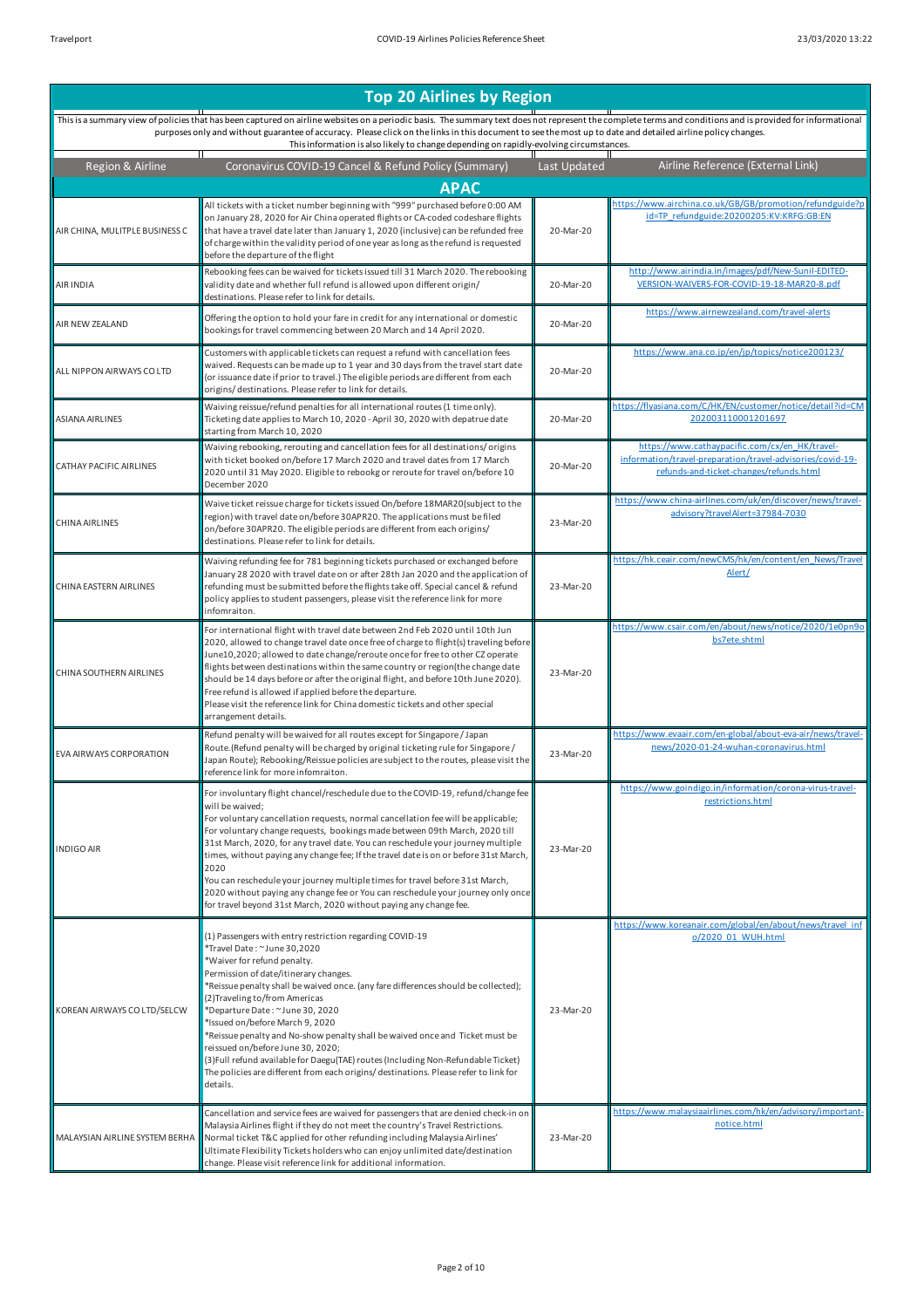|                                                                                                                                                                                                                                                                                                                                                                                                                                                                                                                                                                                   |                                                       | Airline Reference (External Link)                                                                 |
|-----------------------------------------------------------------------------------------------------------------------------------------------------------------------------------------------------------------------------------------------------------------------------------------------------------------------------------------------------------------------------------------------------------------------------------------------------------------------------------------------------------------------------------------------------------------------------------|-------------------------------------------------------|---------------------------------------------------------------------------------------------------|
| Passengers in all domestic and international flights during the Enhanced<br>Community Quarantine period imposed by the Philippine Government from<br>March 15 to April 30, 2020 and passengers whose flights are affected by COVID-19<br>cancellations or are banned for travel can rebook or reroute once without<br>penalties to a later flight with available seat(s) within the ticket validity period.<br>The new travel date must be within November 30, 2020* or within ticket validity,<br>whichever comes first. Please visit reference link for additional information. | 23-Mar-20                                             | https://www.philippineairlines.com/en/faqs/2019novelcoron<br>avirusncov                           |
| Customers with existing bookings until 31 May 2020, can cancel their flight and<br>retain the value of their booking as a flight credit. Cancellations must be processed<br>by 31 March 2020. The flight credit must be redeemed by 30 September 2020 or<br>within 12 months of the date that the original ticket was issued, whichever date is<br>later. The change fee will be waived. Please visit reference link for additional<br>information.                                                                                                                               | 23-Mar-20                                             | https://www.qantas.com/au/en/travel-info/travel-<br>updates/coronavirus.html                      |
| All rebooking fees can be waived for tickets issued on or before 15 March 2020, for<br>travel up to 31 May 2020, with immediate effect. Customers can cancel their<br>existing flight itineraries, retain the value of their tickets and rebook their travel at<br>a later date, when they are able to firm up their new travel plans. The new flight<br>itinerary should be completed by 31 March 2021. Applies to all bookings for<br>travel up to 31 May 2020. Please visit reference link for additional information.                                                         | 23-Mar-20                                             | https://www.singaporeair.com/saar5/pdf/media-<br>centre/200315TravelWaiverPolicy.pdf              |
| Will waive change and reissue fees on all tickets issued on or before March 31st<br>,2020. Irrespective of the routing and place of issue, the Airline shall permit one<br>change (flight/date/routing) to ensure utmost convenience in view of various<br>flight disruptions and regulations imposed around the world. Please visit<br>reference link for additional information. Please visit reference link for additional<br>information.                                                                                                                                     | 23-Mar-20                                             | https://www.srilankan.com/en_uk/coporate/emergency-news-<br>detail/505                            |
| Travel waivers offered by region and booking date, please reference link                                                                                                                                                                                                                                                                                                                                                                                                                                                                                                          | 23-Mar-20                                             | https://www.thaiairways.com/en HK/news/news announcem<br>ent/news detail/coronavirus.page         |
| This applies to new and existing bookings for travel between 15 March and 30<br>June 2020. * Change of date or destination: Guests can change their flight to a<br>later date and/or to a different destination, without incurring a change fee.<br>*Request a cancellation: If your departure is not within 48 hours and you no<br>longer wish to travel you may request a credit of your fare to Travel Bank with no<br>cancellation fee. Please visit reference link for additional information.                                                                               | 23-Mar-20                                             | https://travel.virginaustralia.com/au/coronavirus-<br>update?icmpid=valc_crmlau_hplfrelcovid19lna |
| Ticket is issued on/before 31-Mar for travel commencing on/before 30-Apr, you<br>may opt for an alternate date of travel till 31-Dec 2020, without any change fee.<br>However, the fare differential, if any, will be applicable. Please visit reference link<br>for additional information.                                                                                                                                                                                                                                                                                      | 23-Mar-20                                             | https://www.airvistara.com/th/coronavirus-update                                                  |
|                                                                                                                                                                                                                                                                                                                                                                                                                                                                                                                                                                                   | Coronavirus COVID-19 Cancel & Refund Policy (Summary) | Last Updated                                                                                      |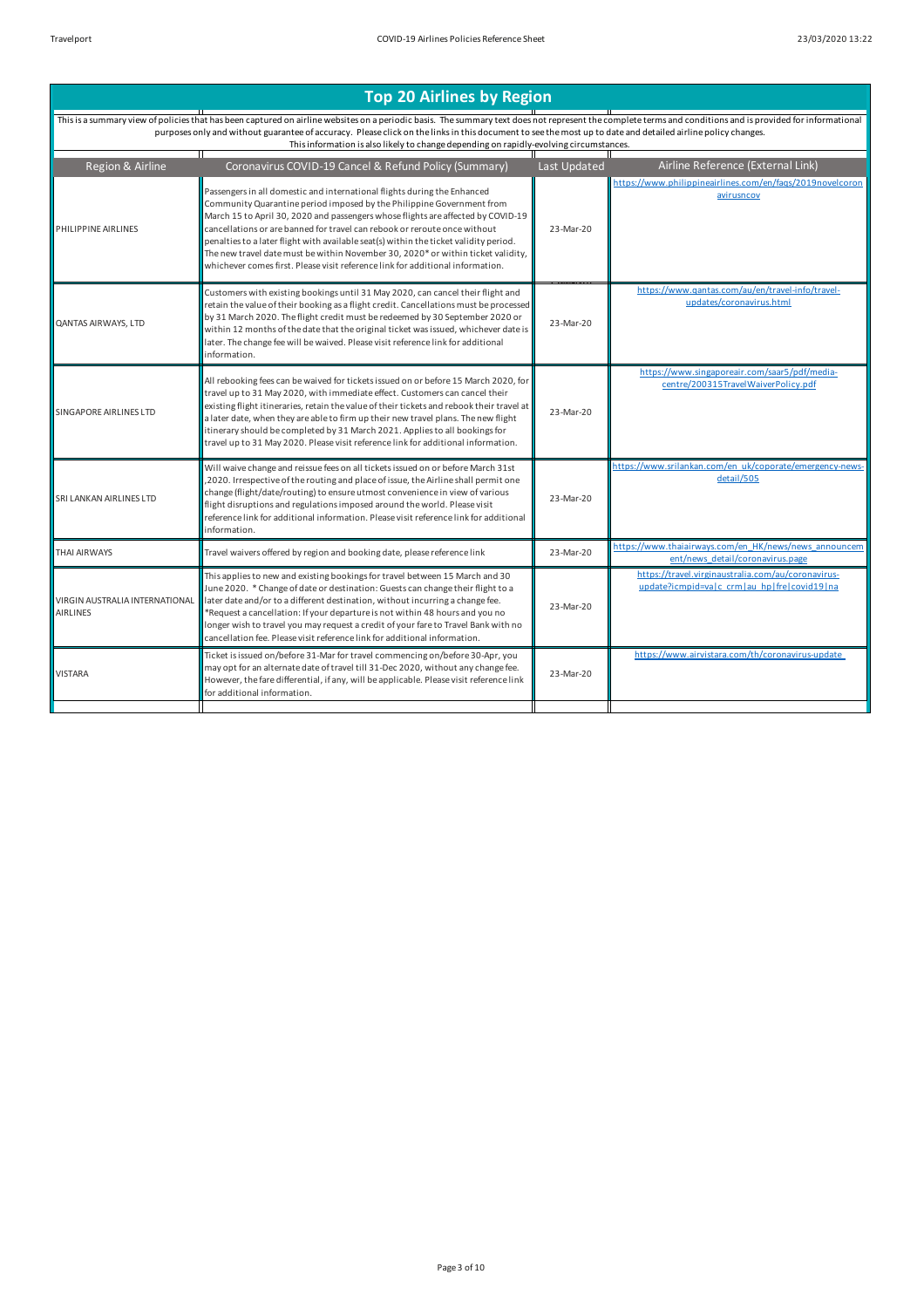| Region & Airline          | Coronavirus COVID-19 Cancel & Refund Policy (Summary)                                                                                                                                                                                                                                                                                                                                                                                                                                                                                                                                                                                                                                                                                                                                               | Last Updated | Airline Reference (External Link)                                                           |
|---------------------------|-----------------------------------------------------------------------------------------------------------------------------------------------------------------------------------------------------------------------------------------------------------------------------------------------------------------------------------------------------------------------------------------------------------------------------------------------------------------------------------------------------------------------------------------------------------------------------------------------------------------------------------------------------------------------------------------------------------------------------------------------------------------------------------------------------|--------------|---------------------------------------------------------------------------------------------|
|                           | <b>Europe</b>                                                                                                                                                                                                                                                                                                                                                                                                                                                                                                                                                                                                                                                                                                                                                                                       |              |                                                                                             |
| <b>AEGEAN AIRLINES</b>    | All tickets that are booked up until 30th of April with travel date up until 20th of<br>October can be rebooked online through our website (aegeanair.com,<br>olympicair.com) in the section My booking with no rebooking fees (possible fare<br>difference applies).<br>To assist our passengers with cancelled flights to better adjust their travel plans,<br>especially those who do not want to rebook for a future date at this time, we offer<br>a credit voucher of equal value to the ticket purchased, valid for redemption on<br>any future flight within the next 12 months. (via online form)                                                                                                                                                                                          | 23-Mar-20    | https://en.aegeanair.com/aegean-announcement/                                               |
| AEROFLOT RUSSIAN AIRLINES | Passengers holding tickets for travel on or before 20 March 2020 may rebook or<br>request a refund by 30 April 2020 at no additional cost.<br>Passengers with tickets to travel on or after 21 March 2020 may rebook or request<br>a refund during the entire validity period of the ticket.                                                                                                                                                                                                                                                                                                                                                                                                                                                                                                        | 23-Mar-20    | https://www.aeroflot.ru/ru-en/                                                              |
| <b>AIR EUROPA</b>         | If your ticket has been issued before 11/03/20 and you plan to fly between<br>15/03/20 and 30/04/20, we allow you:<br>Change of date or route to fly up to and including 15 June by paying only the<br>difference in fare. If you wish to change after June 15, you can do so by applying<br>fare conditions. To request this, you must contact your point of sale or travel<br>agency.<br>VOUCHER: In case you do not make the trip, you can save the amount of the ticket<br>to use it as credit in a future purchase (valid for any destination operated by Air<br>Europa or on the same route as the original ticket). This voucher must be used to<br>fly up to and including December 31, 2020. You can request your voucher by<br>completing the form [on airline website].                  | 23-Mar-20    | https://www.aireuropa.com/es/en/aea/comunicados.html                                        |
| AIR FRANCE                | YOU WANT TO POSTPONE YOUR TRIP<br>If you have purchased a ticket for a flight departing before 31 May 2020, you have<br>until 30 September 2020 to postpone your departure date without change fees.<br>Your new trip must begin no later than 30 November 2020 included.<br>YOU WANT TO PLAN A TRIP<br>Book with confidence. For any booking made before 31 March 2020, you have<br>until 30 September 2020 to postpone your departure date without change fees,<br>subject to availability of the same fare. Your new trip must begin no later than 30<br>November 2020.                                                                                                                                                                                                                          | 23-Mar-20    | https://www.airfrance.ie/IE/en/common/page flottante/hp/n<br>ews-air-traffic-air-france.htm |
| <b>ALITALIA AIRLINES</b>  | All passengers who purchased a ticket issued by 3 April for a flight departing from<br>23 February to 31 May can request the following by 31 May:<br>To change your booking for another trip taking place by 31 December.<br>A refund with a voucher of equal value to the ticket purchased, valid for one year,<br>to fly to any destination offered by Alitalia.                                                                                                                                                                                                                                                                                                                                                                                                                                  | 23-Mar-20    | https://www.alitalia.com/en_en/fly-alitalia/news-and-<br>activities/news/info-flights.html  |
| <b>AUSTRIAN AIRLINES</b>  | See LUFTHANSA entry.                                                                                                                                                                                                                                                                                                                                                                                                                                                                                                                                                                                                                                                                                                                                                                                | 23-Mar-20    | https://www.austrian.com/Info/Flightinformation/Travel%20<br>Alerts.aspx                    |
| BRITISH AIRWAYS PLC       | If you need to cancel your booking:<br>If you are due to travel between now and 31 May 2020 you can cancel your<br>booking by filling out an online voucher form (on airline website)<br>When they receive your form, they will cancel your booking at no charge and<br>email you with a voucher to the value of your booking. Your voucher will be valid<br>for travel within 12 months from your original departure date. Applies to<br>bookings made at any time for travel between 14 March 2020 - 31 May 2020.<br>If you need to change your booking:<br>Change fees have been waived (will need to pay fare difference) Applies to all<br>bookings made between 3 March and 31 May 2020, with a departure date up to<br>31 December 2020. Change of destination requires online voucher form. | 23-Mar-20    | https://www.britishairways.com/en-gb/flights-and-<br>holidays/flights/book-with-confidence  |
| <b>BRUSSELS AIRLINES</b>  | See LUFTHANSA entry.                                                                                                                                                                                                                                                                                                                                                                                                                                                                                                                                                                                                                                                                                                                                                                                | 23-Mar-20    | https://www.brusselsairlines.com/en-<br>uk/misc/AlertMessageDetail.aspx                     |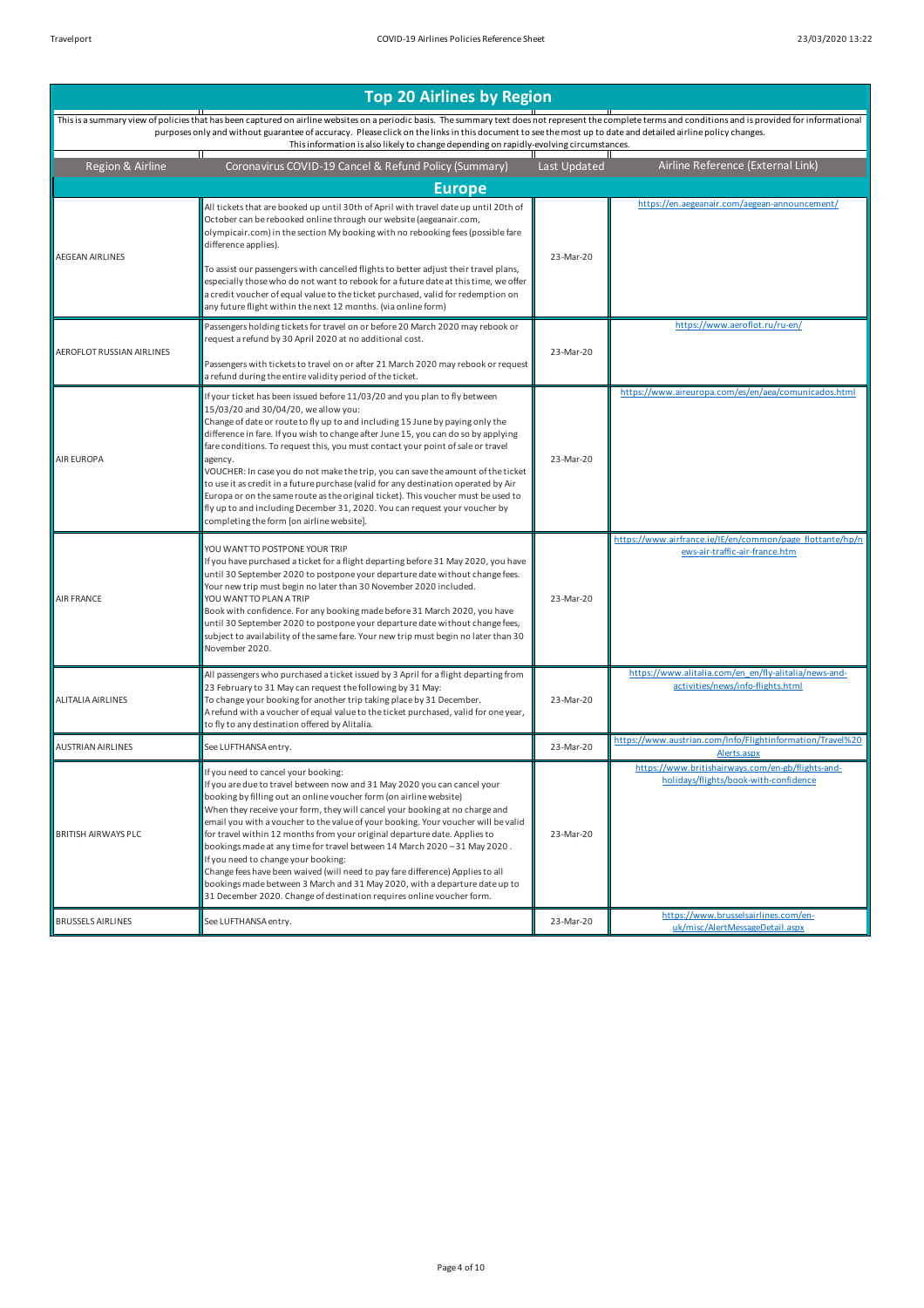This is a summary view of policies that has been captured on airline websites on a periodic basis. The summary text does not represent the complete terms and conditions and is provided for informational<br>purposes only and w ntee of accuracy. Please click on the links in this updation is also likely to change depending on rapidly-evolving circumstances.<br>This information is also likely to change depending on rapidly-evolving circumstances.<br>———  $\overline{\mathbf{r}}$ 

| Region & Airline           | Coronavirus COVID-19 Cancel & Refund Policy (Summary)                                                                                                                                                                                                                                                                                                                                                                                                                                                                                                                                                                                                                                                                                                                                                                                                                                                                                                                                                                                                                                                                                                                                                                                                                                                                                                                                                                                                                         | Last Updated | Airline Reference (External Link)                                                         |
|----------------------------|-------------------------------------------------------------------------------------------------------------------------------------------------------------------------------------------------------------------------------------------------------------------------------------------------------------------------------------------------------------------------------------------------------------------------------------------------------------------------------------------------------------------------------------------------------------------------------------------------------------------------------------------------------------------------------------------------------------------------------------------------------------------------------------------------------------------------------------------------------------------------------------------------------------------------------------------------------------------------------------------------------------------------------------------------------------------------------------------------------------------------------------------------------------------------------------------------------------------------------------------------------------------------------------------------------------------------------------------------------------------------------------------------------------------------------------------------------------------------------|--------------|-------------------------------------------------------------------------------------------|
| <b>FINNAIR</b>             | When you haven't received a message on a flight cancellation:<br>Please go to Manage booking and check that we have your current contact<br>information so that we can reach you if your flight is cancelled.<br>You can now postpone your travel until 30 November 2020 with no extra cost. If<br>you haven't received a message about a flight cancellation, you can go to Manage<br>booking to change your travel date yourself. You can change your travel dates if<br>You made your booking latest on 30 April 2020.<br>Your original travel date is latest on 30 November 2020.<br>You made your booking via Finnair channels.<br>You have a Finnair operated and marketed flight.<br>When you have received a message that your flight is cancelled<br>You can apply for a refund for the unused part of your flight ticket and the<br>purchased travel extras. To apply for a refund, you only need to fill in this online<br>form. We will fully refund the unused part of your flight ticket. We, unfortunately,<br>have delays in the refund processing because of high refund application volumes.<br>Our average handling time is approximately one month.<br>You can postpone your travel until 30 November 2020 with no extra cost by<br>contacting our customer service, please see below for further instructions. You<br>can change your travel dates if<br>You made your booking via Finnair channels.<br>You have a Finnair operated and marketed flight. | 23-Mar-20    | https://www.finnair.com/gb-en/flight-information/travel-<br>updates                       |
|                            | If you have a ticket issued until March 11th to fly between March 1st and April                                                                                                                                                                                                                                                                                                                                                                                                                                                                                                                                                                                                                                                                                                                                                                                                                                                                                                                                                                                                                                                                                                                                                                                                                                                                                                                                                                                               |              | https://www.iberia.com/ie/latest-update-of-our-<br>flights/#Ultima hora Coronavirus       |
| <b>IBERIA AIRLINES</b>     | 30th, you have the ability to change the dates or request a voucher* for the<br>amount of the ticket. You can request your voucher by completing a form (on the<br>airline website).<br>*The change of dates can be made to flight until November 30th. If you prefer the<br>voucher, it will be valid until March 31st, 2021.<br>Exceptions: Not valid for flights from April 3rd to 13rd; from April 30th to May<br>2nd; from June 16th to August 15th; and from October 9th to 12th; December<br>4th to 9th; December 19th to January 10th; 24th to 31st March 2021. The<br>vouchers can be used without date restrictions to fly until March 31, 2021.                                                                                                                                                                                                                                                                                                                                                                                                                                                                                                                                                                                                                                                                                                                                                                                                                    | 23-Mar-20    |                                                                                           |
| KLM - ROYAL DUTCH AIRLINES | Global Rebook Policy Coronavirus<br>If you have booked a flight with a scheduled departure until 31 May 2020, please<br>see below rebooking options we can offer you.<br>1. Change your travel dates<br>You may change your travel dates without having to pay the change fee.<br>Until and including 30 November 2020, you can change your travel dates if the<br>same travel class as mentioned on your original ticket is available.<br>From 1 December 2020 onwards, you can change your travel dates if the same fare<br>type as mentioned in your original ticket is available. If you change to a higher fare<br>type, you may need to pay the fare difference.<br>2. Change your destination<br>You may use the full value of your original tickets for new tickets on KLM, Air<br>France, Delta Air Lines or Virgin Atlantic.<br>You will not have to pay the change fee.<br>3. Request a voucher<br>You can also choose to postpone your trip. In this case, we will provide you with a<br>voucher that will be valid for 1 year and can be used on KLM, Air France, Delta, and<br>Virgin Atlantic flights. This voucher will be non-refundable.                                                                                                                                                                                                                                                                                                                    | 23-Mar-20    | https://www.klm.com/travel/gb_en/prepare_for_travel/up_to<br>date/flight update/index.htm |
| LOT POLISH AIRLINES        | The procedure applies to individual bookings made before March 31st, with<br>flights scheduled to happen between March 28 and April 24, 2020. You can now<br>change your travel date for free to flights by December 31, 2020 (travel should be<br>completed by that period) provided that the same routing and booking class are<br>preserved. If you choose the date of a trip which the originally selected booking<br>fare is not available on, you will need to pay the applicable difference resulting<br>from the currently available fare and conditions.<br>Note: Website has different conditions for flights to/from USA and Canada. Varies<br>by route, please check the link.                                                                                                                                                                                                                                                                                                                                                                                                                                                                                                                                                                                                                                                                                                                                                                                    | 23-Mar-20    | https://www.lot.com/gb/en/flexible-rebooking-options                                      |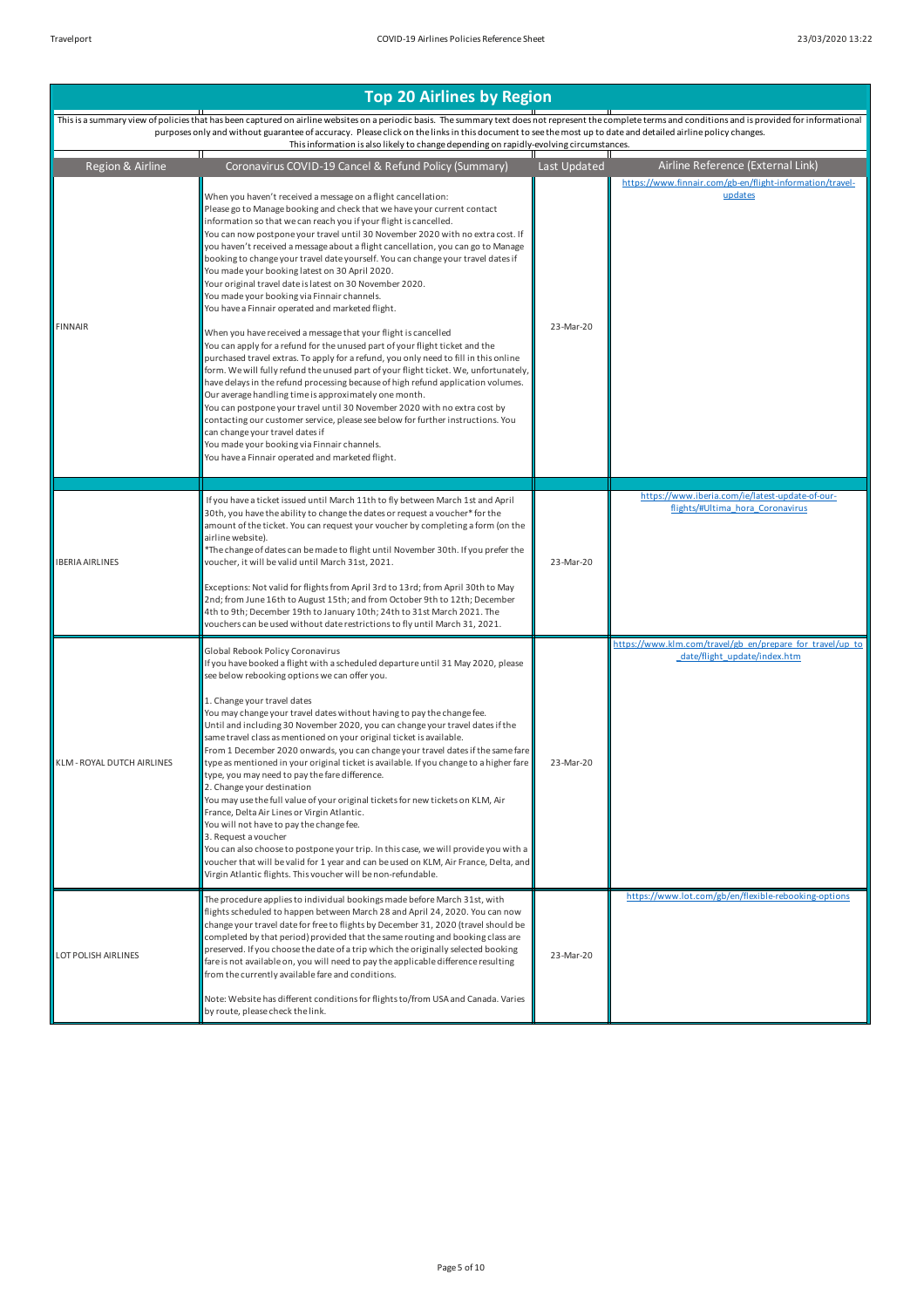|                              | This is a summary view of policies that has been captured on airline websites on a periodic basis. The summary text does not represent the complete terms and conditions and is provided for informational<br>purposes only and without guarantee of accuracy. Please click on the links in this document to see the most up to date and detailed airline policy changes.<br>This information is also likely to change depending on rapidly-evolving circumstances.                                                                                                                                                                                                                                                                                                                                                                                                                                                                                                                                                                                                                                                                                                                                                                                                                                                                                   |              |                                                           |
|------------------------------|-------------------------------------------------------------------------------------------------------------------------------------------------------------------------------------------------------------------------------------------------------------------------------------------------------------------------------------------------------------------------------------------------------------------------------------------------------------------------------------------------------------------------------------------------------------------------------------------------------------------------------------------------------------------------------------------------------------------------------------------------------------------------------------------------------------------------------------------------------------------------------------------------------------------------------------------------------------------------------------------------------------------------------------------------------------------------------------------------------------------------------------------------------------------------------------------------------------------------------------------------------------------------------------------------------------------------------------------------------|--------------|-----------------------------------------------------------|
| Region & Airline             | Coronavirus COVID-19 Cancel & Refund Policy (Summary)                                                                                                                                                                                                                                                                                                                                                                                                                                                                                                                                                                                                                                                                                                                                                                                                                                                                                                                                                                                                                                                                                                                                                                                                                                                                                                 | Last Updated | Airline Reference (External Link)                         |
| LUFTHANSA GERMAN AIRLINES    | "In view of the exceptional circumstances caused by the spread of the coronavirus,<br>the Lufthansa Group Airlines Lufthansa, SWISS, Austrian Airlines, Brussels Airlines<br>and Air Dolomiti offer even greater flexibility for your travel plans."<br><b>EXISTING BOOKING</b><br>If you hold a ticket for a cancelled or an existing Lufthansa Group flight, you can<br>keep the ticket without having to commit to a new flight date right away. Existing<br>bookings will initially be cancelled, but the ticket and ticket value will remain<br>unchanged and can be extended to a new departure date up to and including 31<br>December 2020. You can also rebook to another destination. The new flight must<br>be booked until 31 August 2020.<br><b>NEW BOOKINGS</b><br>For bookings made until 31 March 2020, the Lufthansa Group airlines waive the<br>rebooking fees for all newly booked flights worldwide and offer a one-time<br>rebooking free of charge - regardless of the conditions of the original fare<br>purchased. Passengers can in future rebook to a new travel date until 31<br>December 2020 without rebooking fees. If the original fare is no longer available,<br>the corresponding difference must be paid, but you will receive a €50 discount on<br>this amount.                                                   | 23-Mar-20    | https://www.lufthansa.com/xx/en/flight-information        |
| SCANDINAVIAN AIRLINE SYSTEM  | REFUND OPTIONS / FIIGHTS NOT YET CANCELLED<br>Note: This voucher scheme doesn't apply to travel agency bookings:<br>reservation made on/before 12 March 2020<br>* The outbound flight for the original booking must be planned to depart 30 April<br>2020 the latest<br>* the voucher has to be used for a trip planned to depart by 30 November 2020<br>the latest<br>CANCELLED FLIGHTS REFUND<br>For canceled flights you can apply for a refund, please use the refund form on our<br>website.<br>REBOOKING FREE OF CHARGE<br>when you buy a new ticket between 5 March-23 March 2020 for travel until 28<br>February 2021 (included). The rebooking fee will be removed. You may still pay<br>the fare difference if the new ticket is more expensive than your original one.<br>Rebooking must be made latest 30 November 2020.                                                                                                                                                                                                                                                                                                                                                                                                                                                                                                                  | 23-Mar-20    | https://www.flysas.com/gb-en/traffic-information/message/ |
| SWISS                        | See LUFTHANSA entry.<br>"Due to the current developments related to the Coronavirus, SWISS offers various<br>goodwill rules for rebookings and cancellations. These goodwill rules are also valid<br>for the entire Lufthansa Group (SWISS, Lufthansa, Austrian Airlines, Brussels<br>Airlines and Eurowings)."                                                                                                                                                                                                                                                                                                                                                                                                                                                                                                                                                                                                                                                                                                                                                                                                                                                                                                                                                                                                                                       | 23-Mar-20    | https://www.swiss.com/ch/en/various/Breaking-News         |
| <b>TAP PORTUGAL</b>          | Conditions for free change:<br>Valid for tickets with original travel date until April 30, 2020;<br>Free change fee, but fare differential is charged when applicable;<br>Change must be made up to 24 hours before the departure of your first flight;<br>One free change per reservation, subsequent changes are charged in accordance to<br>fare rules;<br>Change can be for dates and/or routes, in accordance to the fare rules; (Only date<br>changes can be made through Manage Booking, for route changes you will need to<br>contact the Contact Center.)<br>New travel date to depart until December 31, 2020;<br>Valid only for TAP operated flights;<br>Valid only for reservations in which no flight has been flown;<br>The validity period of the ticket cannot be extended;<br>New flight dates must be within the validity period of the ticket;<br>Valid for Corporate tickets;<br>Valid for award's tickets (paid with miles), change only can be done via the Contact<br>Center.<br>Conditions for issuing the voucher:<br>The issuance of the voucher for the full amount of the ticket is applicable to<br>requested made after 18h/6PM of March 17, 2020 and in the event that no route<br>of the ticket has been used, applicable to tickets paid with cash, including<br>Corporate tickets and can be requested online here. | 23-Mar-20    | https://www.flytap.com/en-pt/latest-updates               |
| TAROM ROMANIAN AIR TRANSPORT | Offer passengers the possibility to change their tickets on later travel dates or<br>different TAROM destinations with no rebooking fee. Fare differences that may<br>occur will be collected.<br>This commercial facility applies for tickets with at least one travel date until May<br>31st, 2020 and offers passengers the possibility to decide on new travel<br>dates/TAROM destinations within 12 months since the issuing date of their ticket.                                                                                                                                                                                                                                                                                                                                                                                                                                                                                                                                                                                                                                                                                                                                                                                                                                                                                               | 23-Mar-20    | https://www.tarom.ro/en/news/flexibility-your-bookings    |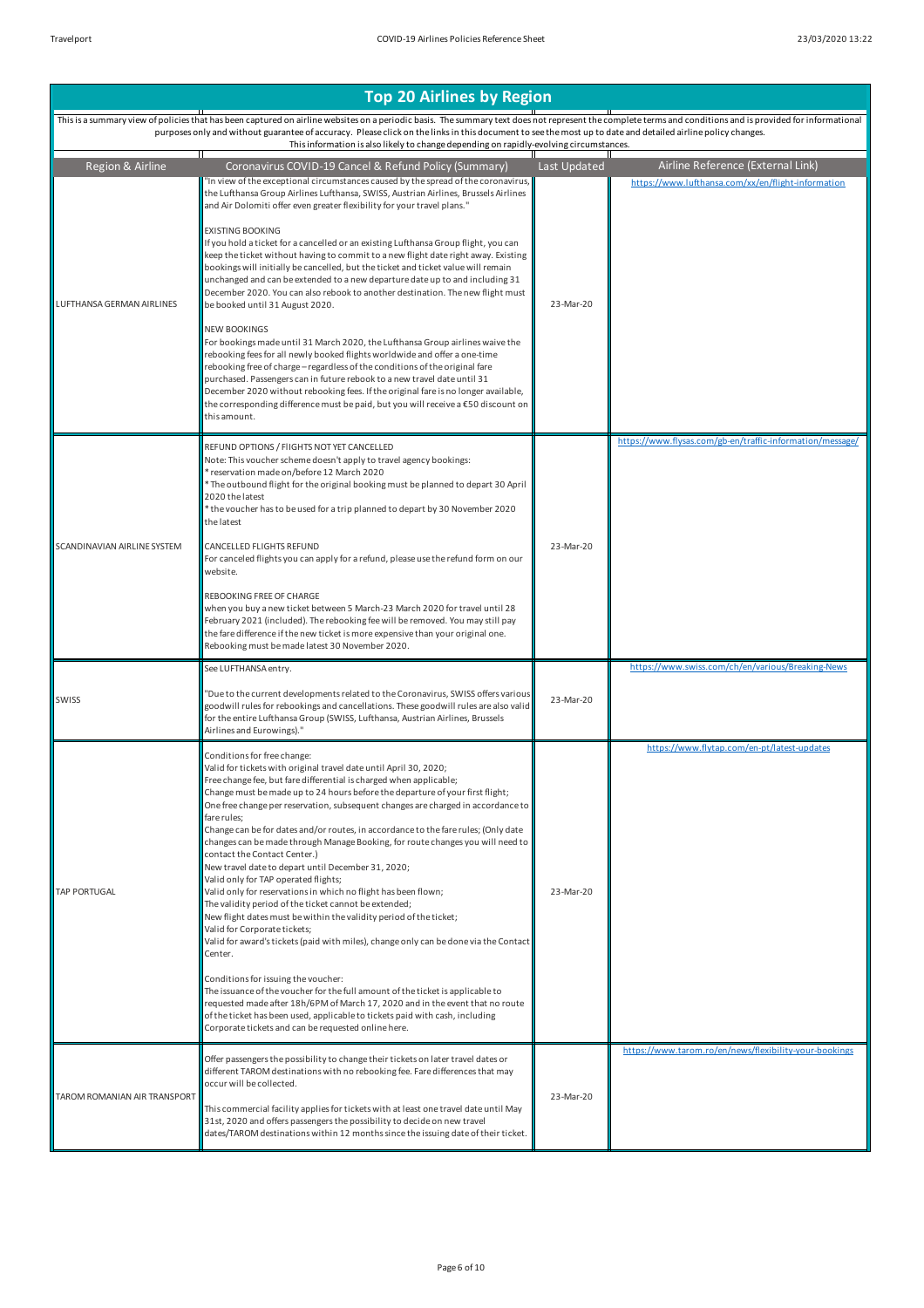Region & Airline Coronavirus COVID-19 Cancel & Refund Policy (Summary) Last Updated Airline Reference (External Link) This is a summary view of policies that has been captured on airline websites on a periodic basis. The summary text does not represent the complete terms and conditions and is provided for informational<br>purposes only and w This information is also likely to change depending on rapidly-evolving circumstances. TURKISH AIRLINES We are applying Zero Change Fee and Change to Open Ticket policies for domestic and international flights, so that you can plan your travel with more flexibility, comfort and peace of mind. **INTERNATIONAL** Your purchase date: March 20, 2020 and before Your travel completion date on your existing ticket (completion date of the last flight on the ticket): Until December 31, 2020 (included) Your rights: Zero Change Fee or Change to Open Ticket Last date for your new flight: February 28, 2021 **DOMESTIC** Your purchase date: March 20, 2020 and before Your travel completion date on your existing ticket (completion date of the last flight on the ticket): Until December 31, 2020 (included) Your rights: Zero Change Fee or Change to Open Ticket Last date for your new flight: February 28, 2021 23-Mar-20 https://ww URAL AIRLINES Ural Airlines invites passengers of canceled flights to make an involuntary return without fines and deductions. To apply for a refund, you must contact the place of purchase of tickets." (Google translate from Russian) 23-Mar-20 https://www.uralairlines.ru/passengers-info/rules/aktualnayainformatsiya-o-puteshestviyakh/informatsiya-o-koronaviruse/ VIRGIN ATLANTIC AIRWAYS LTD CANCELLED FLIGHT If you booked direct and you're no longer able to fly due to travel restrictions related to Covid-19, you can \* Change your travel date Reroute to or from another destination \* Change it for an open ticket for when you're ready to rebook There's no charge to change your flight. New flights will be subject to availability. If your new travel dates are on or after 01 July 2020, any difference in fare will apply. Travel must be completed by 30 April 2021. **CHANGES** For customers that have a ticket originally issued on or before 11 March 2020 for original dates of travel up to and including 31 May 2020. Issue date: On or before 11 March 2020 Original travel dates: 1 March 2020 - 31 May 2020 Travel can be rebooked 13 March 2020 - 30 April 2021 For customers that have a ticket originally issued between 12 March 2020 and 31 March 2020, for original dates of travel up to and including 30 November 2020: Issue date: Between on or after 12 March 2020 and on or before 31 March 2020 Original travel date: 12 March 2020 – 30 November 2020 Travel can be rebooked 13 March 2020 – 30 April 2021. 23-Mar-20 https://flywith.virginatlantic.com/gb/en/news/coronavirus.ht ml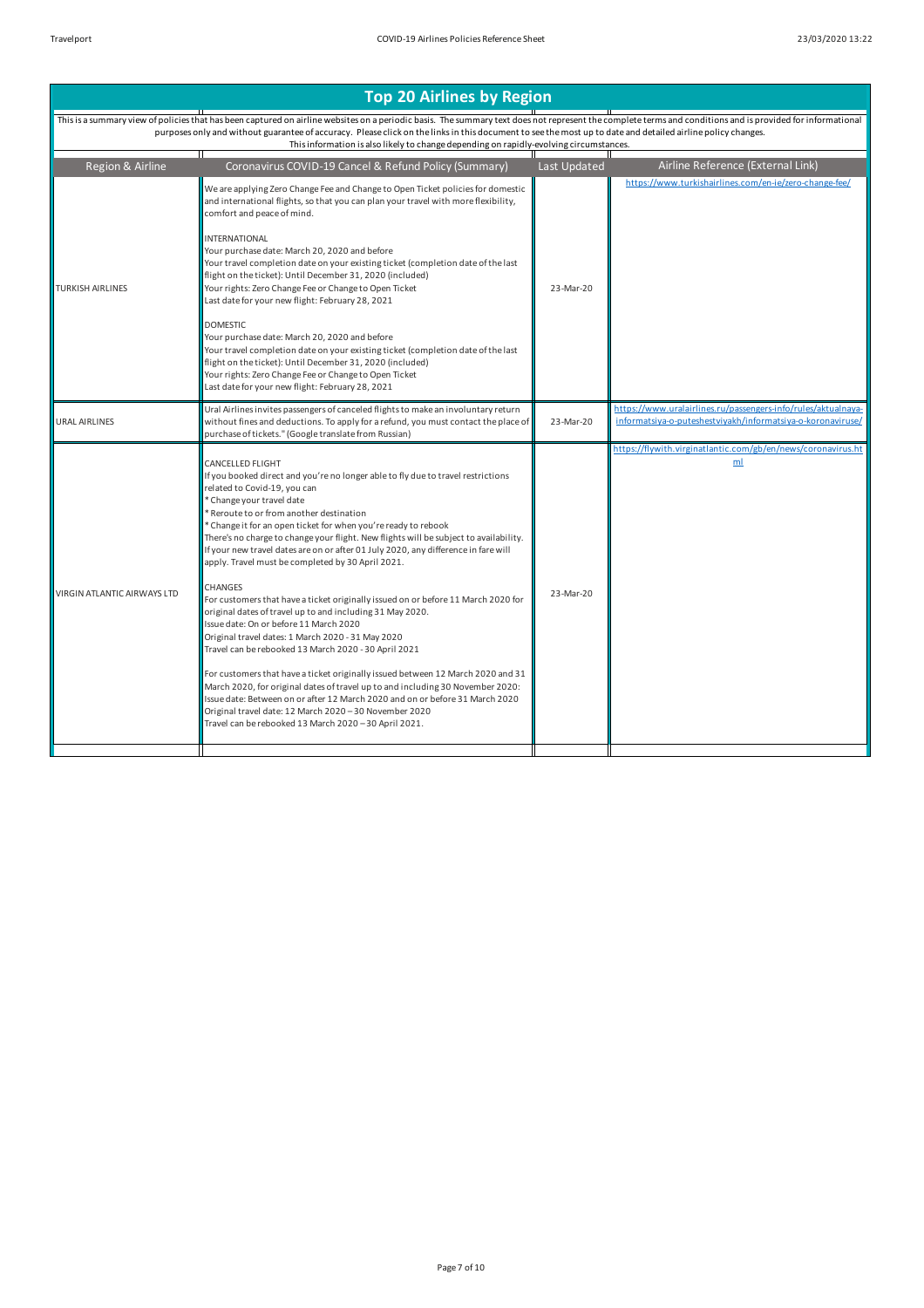| Region & Airline           | Coronavirus COVID-19 Cancel & Refund Policy (Summary)                                                                                                                                                                                                                                                                                                                                                                                                                                                                                                                                                                                                                                                                                                                                                                                                                                                                                                                                                                                                                                                                                                                                                          | Last Updated | Airline Reference (External Link)                                                                                                                                                                               |
|----------------------------|----------------------------------------------------------------------------------------------------------------------------------------------------------------------------------------------------------------------------------------------------------------------------------------------------------------------------------------------------------------------------------------------------------------------------------------------------------------------------------------------------------------------------------------------------------------------------------------------------------------------------------------------------------------------------------------------------------------------------------------------------------------------------------------------------------------------------------------------------------------------------------------------------------------------------------------------------------------------------------------------------------------------------------------------------------------------------------------------------------------------------------------------------------------------------------------------------------------|--------------|-----------------------------------------------------------------------------------------------------------------------------------------------------------------------------------------------------------------|
|                            | <b>MEA</b>                                                                                                                                                                                                                                                                                                                                                                                                                                                                                                                                                                                                                                                                                                                                                                                                                                                                                                                                                                                                                                                                                                                                                                                                     |              |                                                                                                                                                                                                                 |
| <b>COMAIR PTY LTD</b>      | If you booked after the 13th of March 2020 for travel before the 17th of May<br>2020. No Change of Booking Fee will apply (there might be a fare difference that<br>will need to be paid).<br>If you have booked before the 13th of March 2020, for travel before the 17th of<br>May 2020, you have to contact the kulula.com or British Airways Contact Centre,<br>72 hours ahead of your flight. No Change of Booking Fee will apply (there might be<br>a fare difference that will need to be paid).                                                                                                                                                                                                                                                                                                                                                                                                                                                                                                                                                                                                                                                                                                        | 23-Mar-20    | https://www.comair.co.za/coronavirus/covid19faq                                                                                                                                                                 |
| DUBAI AVIATION CORPORATION | You can rebook without penalty to travel at a later date; any difference in fare will<br>apply. You will need to rebook your flights before 31 March 2020. Normal fare<br>rules will apply to any changes made to your booking after 01 April 2020                                                                                                                                                                                                                                                                                                                                                                                                                                                                                                                                                                                                                                                                                                                                                                                                                                                                                                                                                             | 23-Mar-20    | https://www.flydubai.com/en/contact/operational-<br>updates#update-on-coronavirus-covid                                                                                                                         |
| <b>EGYPTAIR</b>            | EGYPTAIR announced the waiving of all passengers from the change fees for<br>international tickets issued on / from 7th of March 2020 till 31st of March 2020<br>regardless the date of travel whether to the same destination or to a different<br>destination according to the terms and conditions applicable on each ticket.                                                                                                                                                                                                                                                                                                                                                                                                                                                                                                                                                                                                                                                                                                                                                                                                                                                                               | 23-Mar-20    | https://www.egyptair.com/en/about-egyptair/news-and-<br>press/Pages/default.aspx<br>https://www.egyptair.com/en/about-egyptair/news-and-<br>press/Pages/EGYPTAIR%20change%20reservation%20policy%2<br>$0.3$ spx |
| <b>EMIRATES AIRLINES</b>   | Customers with tickets issued on/before 31st March who are impacted are eligible<br>for Rebooking, Travel Voucher and Refund options:<br>- Rebooking is permitted within the ticket validity without fee, applicable fare<br>difference if any may apply<br>- Travel voucher for ticket value with a validity of 12 months from date of issue                                                                                                                                                                                                                                                                                                                                                                                                                                                                                                                                                                                                                                                                                                                                                                                                                                                                  | 23-Mar-20    | https://www.emirates.com/nl/english/help/travel-<br>updates/#3515                                                                                                                                               |
| ETHIOPIAN AIRLINES S.C.    | Change fees are not applicable to tickets issued anytime for travel from 01-MAR-<br>2020 onwards until 30-JUNE-20. If there is a difference in the airfare or applicable<br>taxes, due to the reissue/rerouting of the ticket, the additional amount will need<br>to be collected. Customers can change their booking to travel on/or before<br>December 31, 2020.<br>.Refund permitted free of charge if only original flight shown on the ticket is<br>canceled.<br>.Full refund can be made free of charge for travel dates between 01-MAR-2020<br>until 30-JUN-2020 by issuing a voucher of equal amount to be used within one<br>year of issue.<br>•If voucher is required to be refunded, applicable rule at time of ticket purchase<br>shall apply.<br>. No show fee will apply at all times except when flight is canceled involuntarily by<br>the airline.<br>.The policy is applicable for both refundable and non-refundable tickets.                                                                                                                                                                                                                                                               | 23-Mar-20    | https://www.ethiopianairlines.com/aa/en/breaking-<br>news/updates-and-health-advisory-on-the-covid-19-virus                                                                                                     |
|                            | If you're scheduled to fly with Etihad Airways before 30 June 2020, you can<br>rebook your flight for free, or use the value of your ticket as credit towards your                                                                                                                                                                                                                                                                                                                                                                                                                                                                                                                                                                                                                                                                                                                                                                                                                                                                                                                                                                                                                                             |              | https://www.etihad.com/en-ae/travel-updates/covid-19                                                                                                                                                            |
| ETIHAD AIRLINES            | next trip.<br>You can rebook your trip to travel on or before 30 June 2020. You can even fly to a<br>different destination within a specified zone. You can only make one change to<br>vour booking.                                                                                                                                                                                                                                                                                                                                                                                                                                                                                                                                                                                                                                                                                                                                                                                                                                                                                                                                                                                                           | 23-Mar-20    |                                                                                                                                                                                                                 |
| GULF AIR B.S.C.            | Gulf Air is offering unlimited changes without any change fees:<br>1. Applicable to all tickets regardless of travel date<br>2. Unlimited changes without any change fees for future departure dates on the<br>same route<br>3. Difference in fares may apply for the new departure dates<br>4. No refund if the fare on new departure date is lower<br>5. Applicable to all fare types<br>6. Changes can be made by visiting 'Manage My Booking' on our mobile app or<br>gulfair.com (for tickets issued on or after 10th March) or by contacting the Gulf Air<br>Contact Centre (for tickets issued before 10th March)<br>7. Passengers who have made their bookings through a travel agent are advised to<br>get in touch with the agents<br>Tickets (including non-refundable tickets) may be refunded without penalty when<br>there has been a Gulf Air schedule change where one or more of the following<br>apply: 1) There is a change to an itinerary resulting in no comparable schedule<br>being available within 24 hours of the originally scheduled departure or arrival 2)<br>A change in the routing of a scheduled Gulf Air flight which adds one or more stops<br>to the original itinerary. | 23-Mar-20    | https://www.gulfair.com/covid19                                                                                                                                                                                 |
| JAZEERA AIRWAYS            | Are offering passengers additional flexibility when amending their bookings. For<br>ticketing on/after 07 March 2020 and on/before 30 April 2020 for travel on/after<br>07 March 2020 and on/before 30 April 2020 waived cancellation and rebooking<br>fees across the network.                                                                                                                                                                                                                                                                                                                                                                                                                                                                                                                                                                                                                                                                                                                                                                                                                                                                                                                                | 23-Mar-20    | https://www.jazeeraairways.com/en-kw/plan/book/travel-<br>advisory                                                                                                                                              |
| KENYA AIRWAYS              | Kenya Airways is offering a waiver on change fees on all fares excluding travel<br>within Domestic Kenya ie: MBA/KIS. This waiver will apply to:<br>-All fare types, including groups and conferences.<br>-All Kenya Airways destinations (excluding travel within Domestic Kenya i.e.:<br>MBA/KIS).<br>-All points-of-sale<br>-All travel up to 30th June 2020<br>Ticket changes/Refunds must be completed by 30th April 2020.<br>If you purchased a non-refundable ticket before 30th April 2020, for travel until<br>30th June 2020, please contact your travel agents to request for refund in form of<br>a travel voucher(EMD).                                                                                                                                                                                                                                                                                                                                                                                                                                                                                                                                                                           | 23-Mar-20    | https://www.kenya-airways.com/Coronavirus-travel-<br>updates/en/                                                                                                                                                |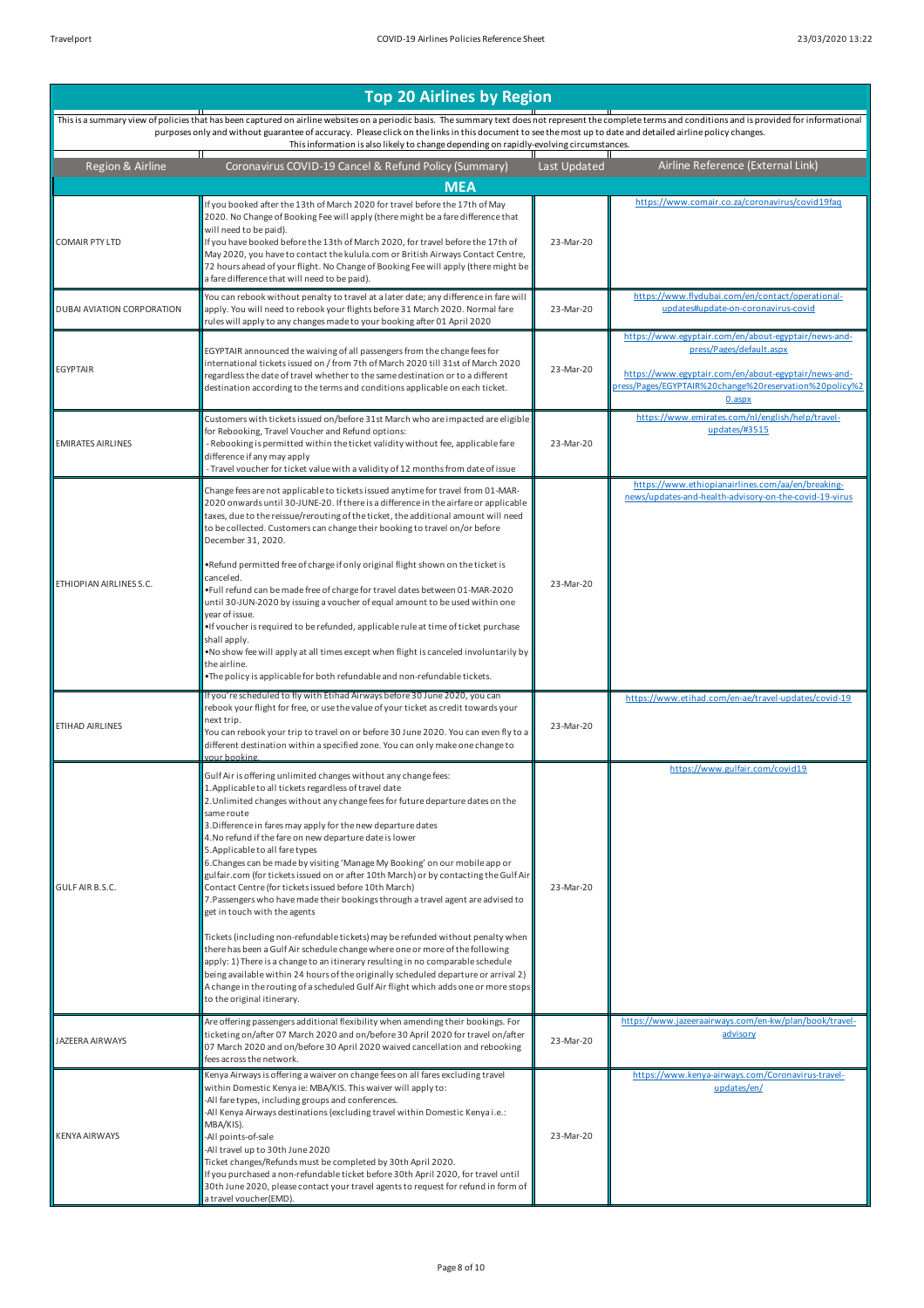This is a summary view of policies that has been captured on airline websites on a periodic basis. The summary text does not represent the complete terms and conditions and is provided for informational<br>purposes only and w This information is also likely to change depending on rapidly-evolving circumstances.<br>This information is also likely to change depending on rapidly-evolving circumstances.

| Region & Airline               | Coronavirus COVID-19 Cancel & Refund Policy (Summary)                                                                                                                                                                                                                                                                                                                                                                                                                                                                                                                                                                                                                                                                                                                                                                                                                                                                                                                                                                                                                                                                                                                        | Last Updated | Airline Reference (External Link)                                                                                                                                                                                                                                                   |
|--------------------------------|------------------------------------------------------------------------------------------------------------------------------------------------------------------------------------------------------------------------------------------------------------------------------------------------------------------------------------------------------------------------------------------------------------------------------------------------------------------------------------------------------------------------------------------------------------------------------------------------------------------------------------------------------------------------------------------------------------------------------------------------------------------------------------------------------------------------------------------------------------------------------------------------------------------------------------------------------------------------------------------------------------------------------------------------------------------------------------------------------------------------------------------------------------------------------|--------------|-------------------------------------------------------------------------------------------------------------------------------------------------------------------------------------------------------------------------------------------------------------------------------------|
| KUWAIT AIRWAYS CORP            | Passengers travelling from 22nd February 2020 - 30th April 2020, regardless of<br>the Ticket issuance date are eligible for Refund / Re-issue / Re-routing without<br>Penalty Charges.<br>Re-booking / Re-issue Penalty Policy for flight cancellation due to COVID-19<br>Situation:<br>. Refundable Tickets are permitted to Re-issue /Re-route without charging reissue<br>/rerouting penalty fees.<br>. Non-Refundable Tickets are permitted to Re-issue /Re-route without charging<br>reissue /rerouting penalty fees for travel until 31December 2020.<br>.Any difference in Fare, Taxes, Surcharges will be applicable for above.<br>Refund / Cancellation Penalty Policy for flight cancellation due to COVID-19<br>Situation:<br>. Refund on Fully unutilized tickets: Full Refund applicable without any refund<br>penalty fees.<br>. Refund on Partially utilized tickets: Refund permitted on the unused component<br>of any tickets.                                                                                                                                                                                                                             | 23-Mar-20    | https://www.kuwaitairways.com/en/information/usefulinfo/P<br>ages/Reissue-Refund-Policies.aspx                                                                                                                                                                                      |
| MIDDLE EAST AIRLINES           | The company confirms that all valued passengers who wish to modify or cancel<br>their bookings onboard MEA flights due to the actions taken, can<br>reschedule/cancel their flights at no additional cost until April 30, 2020.                                                                                                                                                                                                                                                                                                                                                                                                                                                                                                                                                                                                                                                                                                                                                                                                                                                                                                                                              | 23-Mar-20    | https://www.mea.com.lb/english/about-mea/news-and-press-<br>releases/news-and-press-releases/coronavirus-onboard-<br>precautions<br>https://www.mea.com.lb/english/about-mea/news-and-press-<br>releases/news-and-press-releases/important-announcement-to-<br>our-valued-customers |
| OMAN AVIATIONCO S.A.O          | Starting 6 March, 2020, Oman Air has removed change fees for all tickets<br>purchased from now through till 31 May, 2020. The waiver applies to all tickets,<br>all fare types and all destinations - for travel through 31 October, 2020.                                                                                                                                                                                                                                                                                                                                                                                                                                                                                                                                                                                                                                                                                                                                                                                                                                                                                                                                   | 23-Mar-20    | https://www.omanair.com/nl/en/travel-advisory-covid-19-<br>coronavirus-outbreak<br>https://www.omanair.com/nl/en/about-us/press-<br>releases/oman-air-offer-change-fee-waivers-light-coronavirus-<br>outbreak                                                                       |
| PAKISTAN INTERNATIONAL AIRLINE | WAIVER OF CHANGE OF BOOKING FEES<br>Change of booking fees on ALL international travel to/from Pakistan have been<br>waived. Terms & Conditions:<br>This waiver policy applies on change of booking, refund, and no-show charges.<br>- Travel period valid from 16th March 2020 till 5th April 2020.<br>Any difference in fare or taxes as a result of the change in booking will still apply.<br>In case validity of any partially-used tickets is expiring, it may be extended for<br>under one year from the initial date of travel.<br>Fees for additional services may apply.                                                                                                                                                                                                                                                                                                                                                                                                                                                                                                                                                                                           | 23-Mar-20    | https://www.piac.com.pk/travel-updates-and-information                                                                                                                                                                                                                              |
| <b>QATAR AIRWAYS</b>           | If you are affected, you can re-book your ticket to alternative dates or<br>destinations, or opt to receive a voucher for future travel, valid for one year from<br>its issuance date. This policy applies to all tickets issued anytime until 30 June<br>2020, for travel on or before the same date.                                                                                                                                                                                                                                                                                                                                                                                                                                                                                                                                                                                                                                                                                                                                                                                                                                                                       | 23-Mar-20    | https://www.gatarairways.com/en/travel-alerts/COVID-19-<br>update.html                                                                                                                                                                                                              |
| ROYAL AIR MAROC                | Passengers concerned: tickets issued before March 31, 2020 included or<br>passengers of flights cancelled as a result of the COVID-19 crisis, on the entire<br>Royal Air Maroc network excluding domestic flights (award tickets included);<br>- Initial travel date: before June 30, 2020 inclusive;<br>Change: 1 change free of charge;<br>Conditions: change to the same destination and same fare class. (Fare difference<br>applicable in case of unavailability of the initial booking class);<br>- New travel dates: until 31 October 2020 (possibility to extend the return date<br>beyond this date to keep the same duration of stay);<br>- Refund: permit against a credit note, non-refundable, valid for 6 months to be<br>used on the entire Royal Air Maroc network (to be issued only via our call center);<br>- The other fare conditions of the ticket remain applicable.                                                                                                                                                                                                                                                                                  | 23-Mar-20    | https://www.royalairmaroc.com/int-en/Travel-Info/Traffic-<br>nformation-and-alerts/Royal-Air-Maroc-commercial-measures-<br>considering-the-current-situation-of-the-COVID-19                                                                                                        |
| ROYAL JORDANIAN AIRLINES       | Passengers traveling from the 15th April till the 20th May 2020 who booked or<br>will book ticket from 16th of March till 15th April 2020.<br>Changing reservation is free of Charge (Penalty waived), difference in fare to be<br>collected if applied.<br>Tickets are refundable with Zero penalty fee, (non-refundable taxes to remain non-<br>refundable).<br>Non-refundable tickets to remain non-refundable<br>In case of refund requests effective today till end of March 2020:<br>RJ offers the option to reissue the unused value of the ticket to an EMD (Electronic<br>Miscellaneous Document).<br>For Tickets issued before the 16th March 2020 following rules apply:<br>First reservation change is free of charge and difference in fare to be collected.<br>Refund to be applied according to RJ's ticket terms and conditions. However, for a<br>more flexible experience RJ offers the option to reissue the value of the ticket to an<br>EMD (Electronic Miscellaneous Document), to be used for future bookings.<br>Passengers have the option to freeze their tickets up to one year (from day of<br>issuance) if traveling on/before 31st March 2020. | 23-Mar-20    | https://rj.com/en/rj-policy-regarding-coronavirus                                                                                                                                                                                                                                   |